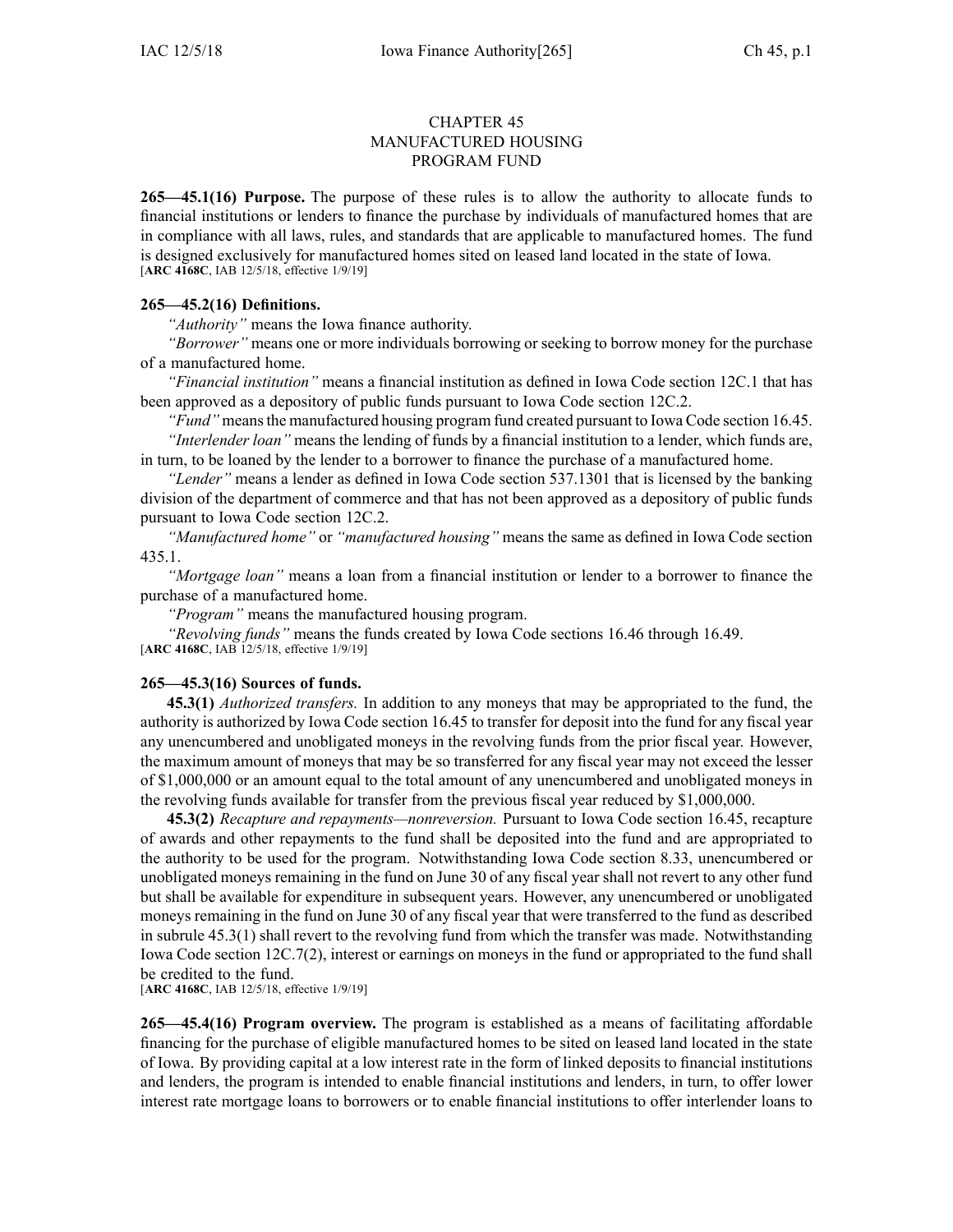lenders, the proceeds of which are, in turn, to be loaned to borrowers at low interest rates to finance the purchase of manufactured homes. The authority's role is strictly that of <sup>a</sup> depositor, not <sup>a</sup> lender, loan guarantor, or loan participant.

[**ARC [4168C](https://www.legis.iowa.gov/docs/aco/arc/4168C.pdf)**, IAB 12/5/18, effective 1/9/19]

## **265—45.5(16) Eligible financing.**

**45.5(1)** *Lender participation agreement.* Linked deposits shall be made pursuan<sup>t</sup> to <sup>a</sup> lender participation agreemen<sup>t</sup> to be created by the authority. If the mortgage loan is to be made by <sup>a</sup> financial institution, the lender participation agreemen<sup>t</sup> shall be between the authority and the financial institution. If the mortgage loan is to be made by <sup>a</sup> lender, the lender participation agreemen<sup>t</sup> shall be between the authority, the lender, and <sup>a</sup> financial institution.

**45.5(2)** *Eligible loans.* To be eligible for <sup>a</sup> linked deposit under the program, <sup>a</sup> mortgage loan shall meet all of the following requirements:

*a.* The mortgage loan must be for the purchase of <sup>a</sup> manufactured home as the borrower's primary residence; refinancing is not eligible for the program;

*b.* The manufactured home must be sited on leased land located in the state of Iowa;

- *c.* The term of the mortgage loan shall not exceed 30 years;
- *d.* The mortgage loan shall be fully amortized;
- *e.* The terms of the mortgage loan shall contain no prepaymen<sup>t</sup> penalties;
- *f.* The interest rate payable on the mortgage loan shall not exceed 9 percen<sup>t</sup> APR;

*g.* Fees charged by the financial institution or lender to cover its costs of originating the mortgage loan (closing fees, origination fees, etc.) shall, in the aggregate, not exceed 1 percen<sup>t</sup> of the principal mortgage loan amount;

*h.* Closing agent/settlement fees paid to third-party closers, if any, shall not exceed \$500;

*i.* Customary and reasonable closing costs shall be allowed; and

*j.* The financial institution or lender shall comply with all applicable fair lending laws and regulations.

[**ARC [4168C](https://www.legis.iowa.gov/docs/aco/arc/4168C.pdf)**, IAB 12/5/18, effective 1/9/19]

**265—45.6(16) Linked deposits.** The process to create <sup>a</sup> linked deposit shall be as follows:

**45.6(1)** Once <sup>a</sup> financial institution or lender has received <sup>a</sup> completed loan application from <sup>a</sup> borrower, the financial institution or lender shall notify the authority via <sup>a</sup> linked deposit reservation request. The reservation reques<sup>t</sup> shall be on <sup>a</sup> form which is created and may be periodically updated by the authority and which may be in <sup>a</sup> paper format or an online web-based format at the authority's discretion. The authority shall review the reservation request; if the reservation reques<sup>t</sup> is approved, the authority shall tentatively reserve an amount in or available to the fund for up to 60 days for <sup>a</sup> linked deposit for the mortgage loan that was the subject of the request. No reservation shall be made if the requested mortgage loan amount exceeds the amount(s) in and available to the fund. The reservation shall be terminated if the mortgage loan does not close within the 60-day period. If the reservation reques<sup>t</sup> is not approved, the authority shall notify the financial institution or lender that originated the mortgage loan and state the reason why the reques<sup>t</sup> was not approved.

**45.6(2)** The financial institution or lender that originated the mortgage loan shall review the borrower's mortgage loan application, applying ordinary manufactured housing lending underwriting criteria. If the loan application is approved by the financial institution or lender, the financial institution or lender shall submit <sup>a</sup> reques<sup>t</sup> to the authority for <sup>a</sup> linked deposit. The reques<sup>t</sup> shall be on <sup>a</sup> form which is created and may be periodically updated by the authority and which may be in <sup>a</sup> paper format or an online web-based format at the authority's discretion.

**45.6(3)** Upon receipt of <sup>a</sup> linked deposit request, the authority shall review the information provided and make <sup>a</sup> determination as to whether the mortgage loan is eligible under the program's criteria. If necessary, the authority may reques<sup>t</sup> additional information. If the mortgage loan is determined eligible, the authority shall, if necessary to make the linked deposit, transfer moneys from one or more of the revolving funds, at the authority's discretion, into the fund to ensure there is <sup>a</sup> sufficient amount available in the fund to make the linked deposit. The authority shall then deposit with the financial institution